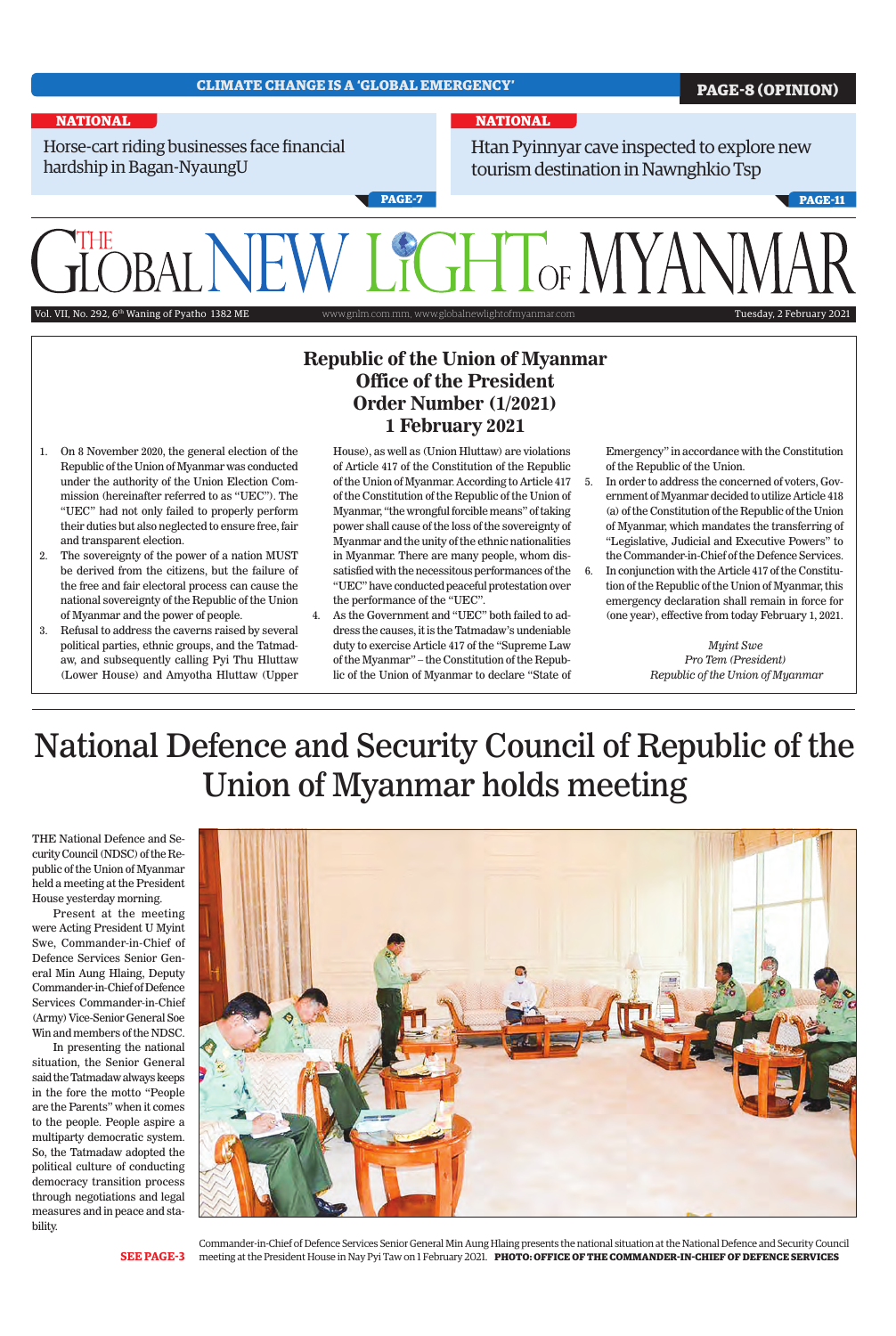In efforts to speed up the prevention, containment and treatment of the COVID-19 disease, the call centre (phone number 2019) is established by four communications operators and the Blue Ocean Company with the coordination of the Medical Research Department of the Health and Sports Ministry and Post and Telecommunications Department from 9 am to 5 pm daily at the Medical Research Department in Yangon.

Over 43 staff from the Medical Research Department and 17 volunteers from the Myanmar Medical Association totally 60 workers have been working at the centre since 8th April.—MNA

## COVID-19 Call Centre opens daily

### **Republic of the Union of Myanmar Office of the Commander-in-Chief of Defence Services Notification No. 1/2021**

5th Waning of Pyatho, 1382 ME (1 February, 2021)

- 1. The Union Election Commission failed to address a large difference over the voting list used in the multiparty general election held on 8 November 2020. Although the request was made to call for the special session of the Second Pyidaungsu Hluttaw, it was failed to do so. The President refused the submission for two times to hold the National Defence and Security Council meeting.
- 2. The Union Election Commission will be re-constituted to continuously take appropriate measures, including checking the voting lists in accord with the law.
- 3. Prevention of the current outbreak of COVID-19 pandemic will be effectively carried out with momentum.
- 4. Efforts will be made to recover the businesses caused by COVID-19 pandemic as quickly as possible.
- 5. Emphasis will be placed as much as possible on restoring eternal peace all over the country in accord with the Nationwide Ceasefire Agreement (NCA).
- 6. When these tasks have been completed in accord with the provisions of the State of Emergency, a free and fair multiparty general election will be held, and then, the assigned duty of the State will be handed over to the winning party meeting norms and standards of democracy.

- 1. The Tatmadaw has already issued a news release on the further suspension of all military operations of the Tatmadaw except State defence and administrative measures from 1 to 28 February 2021 so as to achieve enduring eternal peace after a nationwide ceasefire and continue peace dialogue by making best of use of the extended ceasefire periods.
- 2. Moreover, the Peace Talks Committee of the Tatmadaw was formed with four persons led by Lt-Gen Yar Pyae as chairman on 9 November 2020 in order to continue peace talks more effectively.
- 3. As it is the mandatory process to achieve the eternal peace for the State, the Peace Talks Committee of the Tatmadaw has been reconstituted with following persons in order to continue the peace talks as quickly as possible with the armed organizations which have signed the Nationwide Ceasefire Agreement and the ethnic armed organizations that have yet to sign the NCA.
	- (a) Lieutenant-General Yar Pyae Chairman
	- (b) Lieutenant-General Sein Win Member
	- (c) Lieutenant-General Ye Aung Member
	- (d) Lieutenant-General Tin Maung Win Member
	- (e) Lieutenant-General Min Naung Member
	- (f) Lieutenant-General Aye Win Member
	-

(g) Lieutenant-General Aung Lin Dway Secretary

**Office of the Commander-in-Chief of Defence Services**

MYANMAR'S COVID-19 positive cases rose to **140,354** after **209** new cases were reported on 1 February 2021 according to the Ministry of Health and Sports. Among these **140,354** confirmed cases, **3,138** died, **125,324** have been discharged from hospitals.—MNA



209 new cases of COVID-19 reported on 1 February, total figure rises to 140,354

The Tatmadaw True News Information Team has issued an announcement that the banks in the country are still open to provide customer services.

The announcement said that rumours have spread in social networks about the closure of banks and suspension of services; the services were, instead, delayed due to disconnection of internet and phone communications in the morning; at present, internet services have reactivated and banking services are running regularly.—MNA

## Banks continue providing services for customers

### **Republic of the Union of Myanmar Office of the Commander-in-Chief of Defence Services Statement on Ceasefire and Eternal Peace**

(5th Waning of Pyatho, 1382 ME) (1 February 2021)

4. The Peace Talks Committee of the Tatmadaw is hereby tasked with continuing talks with the NCA signatories in accord with the NCA provisions to further the peace process as well as with the NCA non-signatories until they sign the agreement and eternal peace is achieved. **Office of the Commander-in-Chief of Defence Services**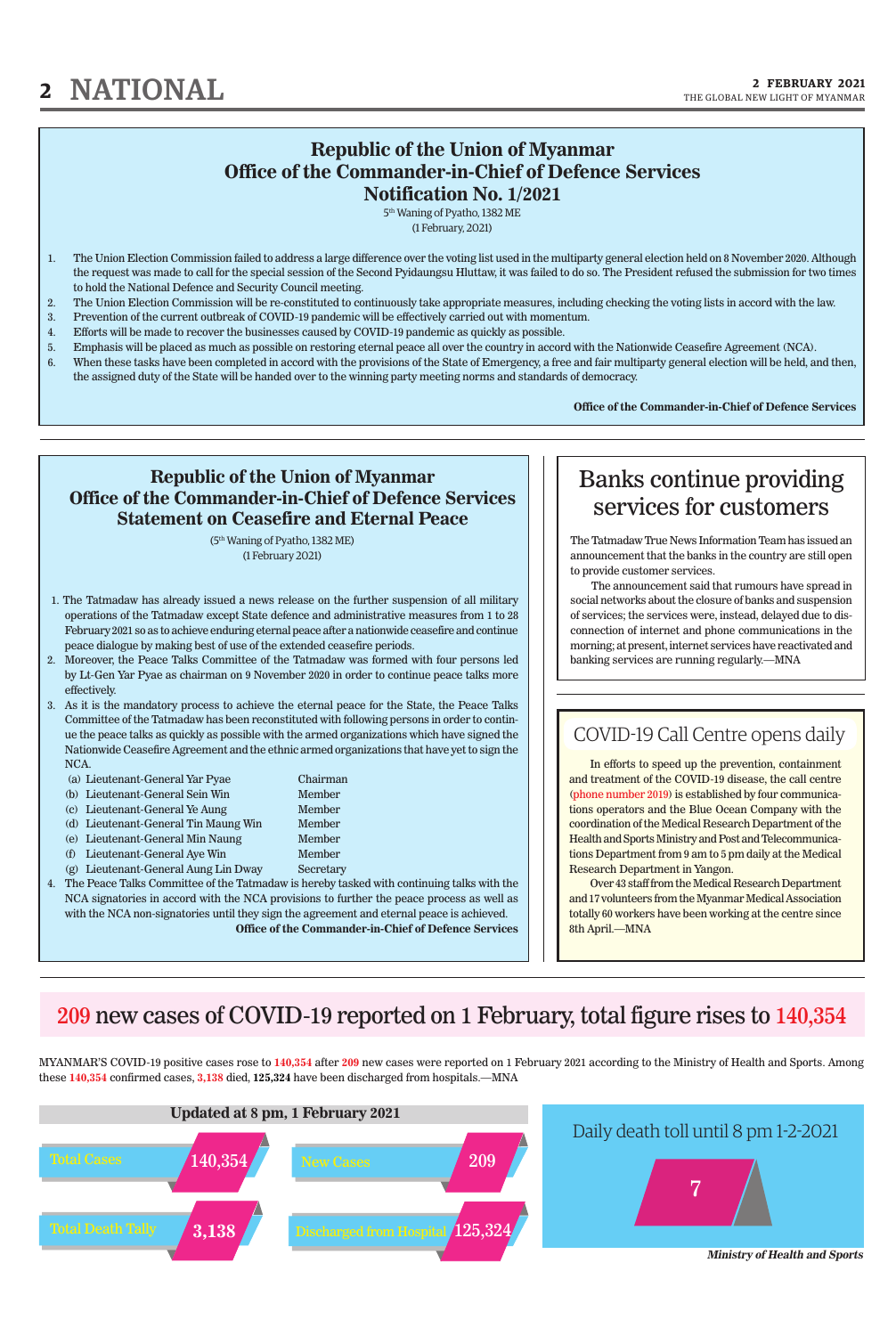## 2 FEBRUARY 2021<br>THE GLOBAL NEW LIGHT OF MYANMAR<br>**3**

#### **FROM PAGE-1**

Then, the country successfully held the 2010 multiparty general election, the 2015 multiparty general election and 2012 and 2017 by-elections. There were no major disputes at the elections. Only minor ones occurred, and they were settled by the relevant election commissions and officials in accord with the law. A free and fair election is the life of multiparty democracy, and only a free and fair election will reflect the true public desire. Section 4 of the Constitution (2008) states, "The Sovereign power of the Union is derived from the citizens and is in force in the entire country." The people have to directly or indirectly elect the government, the Hluttaws and the Union and region/state level bodies that will exercise the sovereign power of the State. The true aspiration of the people will be reflected, and the Sovereign power of the Union will be derived from the citizens only through a free, clean and fair election.

In scrutinizing the official voter list issued by the Union Election Commission, the results showed the number of 10,482,116 votes (more than 10.4 million votes) which may cause vote-rigging, in the 2020 multiparty general election. According to the official announcement of the Union Election Commission, the number of eligible voters was 38 million, and it is found that of them over 10 million might cause vote-rigging, and it might be over one-fourth (over 25%) of eligible voters. The entire people can know it is not a minor fault or a minor questionable case. The Tatmadaw has officially issued tables on the findings for 30 times, statements on its stance for two times before the election and four times after the election, totaling six. At the Tatmadaw press conferences, the case was explained in the presence of over 50 local and foreign media outlets with firm evidence through transpar-

ent means.

The Commander-in-Chief of Defence Services had repeatedly dealt with the matter of ensuring a free and fair election which is the foundation of multiparty democracy and an open political process before the election. The decision to certify a "free and fair election" cannot be made in a day. It must be rechecked whether there was freeness and fairness and cleanness during the canvassing period, election period and post-election peri-

## National Defence and Security Council of Republic of the Union of Myanmar holds meeting

od and whether they were free from any kind of suspicion. The recent election was questionable in connection with freeness and fairness and cleanness in all the said three periods. Hence, up to this day, 20 political parties issued 26 statements calling for the postponement of the third Hluttaw sessions until the matter of voter lists that might cause vote-rigging has been settled. As regards the performance of the UEC, the expressions of desire were held for 124 times in 99 townships during the period from 10-11-2020 to 29-1-2021.

Tatmadaw, in accordance with Constitution (2008) and existing laws and without overstepping the legal provisions designed to ensure a "free and fair election", issued statements on 2-11- 2020 to the government and the UEC, about the situation in the run-up to multiparty democracy elections, various UEC's instructions that violated existing laws, and irregularities in early voting. The Tatmadaw issued another statement on 2-11-2020, urging ethnic armed organizations not to threaten local ethnic people and allow campaigning of political parties in their territories, in order to ensure a free and fair election. On 30-11-2020, the Tatmadaw issued a statement requesting the UEC to provide copies of election documents under Sections 74 and 76 of the Evidence Act, so as to resolve electoral disputes and recognize free and fair voting without suspicion. As the UEC rejected the Tatmadaw's request, the Tatmadaw issued a statement

on 10-12-2020, urging the UEC again to provide the documents as its request was made in line with the legal rights of a citizen to cast ballots and raise an objection. After the proposal of 203 Hluttaw representatives from the Tatmadaw and political parties to convene a special session at the Pyidaungsu Hluttaw in line with the Constitution was rejected on 11-1-2021, the Tatmadaw released a statement on 14-1-2021, calling for a review of if the rejection was in compliance with the Constitution. In its statement on 20-1-2021, the Tatmadaw asked the UEC to consider the issue, saying it had released its findings on the voting and voter list errors that could have led to fraud because it wanted to recognize without suspicion the results of the free, fair and transparent general election. It also asked either the Pyidaungsu Hluttaw or the government or the UEC to address the issue, in the interests of the State and its citizens, because the Tatmadaw and other political parties would accept the election results in accordance with the wishes of the people if the election results could be proved credible. Besides releasing those statements, the Tatmadaw also requested the government to convene the National Defence and Security Council meeting in order to resolve those issues. The Commander-in-Chief of Defence Services continued to say that the Tatmadaw issued statements, urging the Union Election Commission which is directly concerned with the election in accord with law and procedures to solve the problem on the first step. When the Union Election Commission refused to solve the problem, efforts were made to solve the problem through the Pyidaungsu Hluttaw. When the Pyidaungsu Hluttaw refused to call the special session of the Pyidaungsu Hluttaw demanded in accordance with the law, the Tatmadaw requested one of the government, the Pyidaungsu Hluttaw and the Union Election Commission to seek the way for current situations. When they all refused it, the Tatmadaw urged them to call a meeting of "the National Defence and Security Council" representing the civilian and military sides led by the President who is mainly responsible for the National Defence and Security Council. The Tatmadaw performed its tasks on steps in accord with procedures and laws.

The Tatmadaw is abiding by Section 4 of the Constitution which states that "The Sovereign power of the Union is derived from the citizens and is in force in the entire country", Section 6 (d) and Section 7 which stipulate "flourishing of a genuine, disciplined multiparty democratic system" and Section 6 (f) mentioning "enabling the Defence Services to be able to participate in the National political leadership role of the State". The Commander-in-Chief of Defence Services said that officials at different levels did not solve the problems for 10,482,116 (more than 10.4 million) numbers of voters which might cause vote-rigging in the 2020 general election, but respective Hluttaws were summoned with attempts to form the government. It would be acts or attempts to take over the sovereignty of the Union by insurgency, violence and wrongful forcible means mentioned in Section 40 (c) and Section 417 of the Constitution (2008).

After reviewing the report of the Commander-in-Chief of Defence Services, the Acting President of the State declared the State of Emergency in accord with Section 417 of the Constitution (2008) and handed over legislative, executive and judicial powers of the State to the Commander-in-Chief of Defence Services in accordance with Section 418 (a).

Afterwards, the Commander-in-Chief of Defence Services continued his report, saying that the Tatmadaw will carry out all duties of the State handed over by the Acting President as of today by abiding by provisions of the Constitution (2008). In discharging the State duties, the Tatmadaw will follow the provisions of the Constitution (2008) and existing laws which are not beyond the Constitution. The Commander-in-Chief of Defence Services pledged to practise the genuine and discipline-flourishing multiparty democratic system in a fair manner. Upon completion of the tasks in accord with the provisions of the State of Emergency, the free and fair general election will be held, and assigned duty of the State will be handed over to the political party which won in the election.—MNA



Acting President U Myint Swe declares the State of Emergency and hands over legislative, executive and judicial powers of the State to the Commander-in-Chief of Defence Services on 1 February 2021. **PHOTO: OFFICE OF THE COMMANDER-IN-CHIEF OF DEFENCE SERVICES**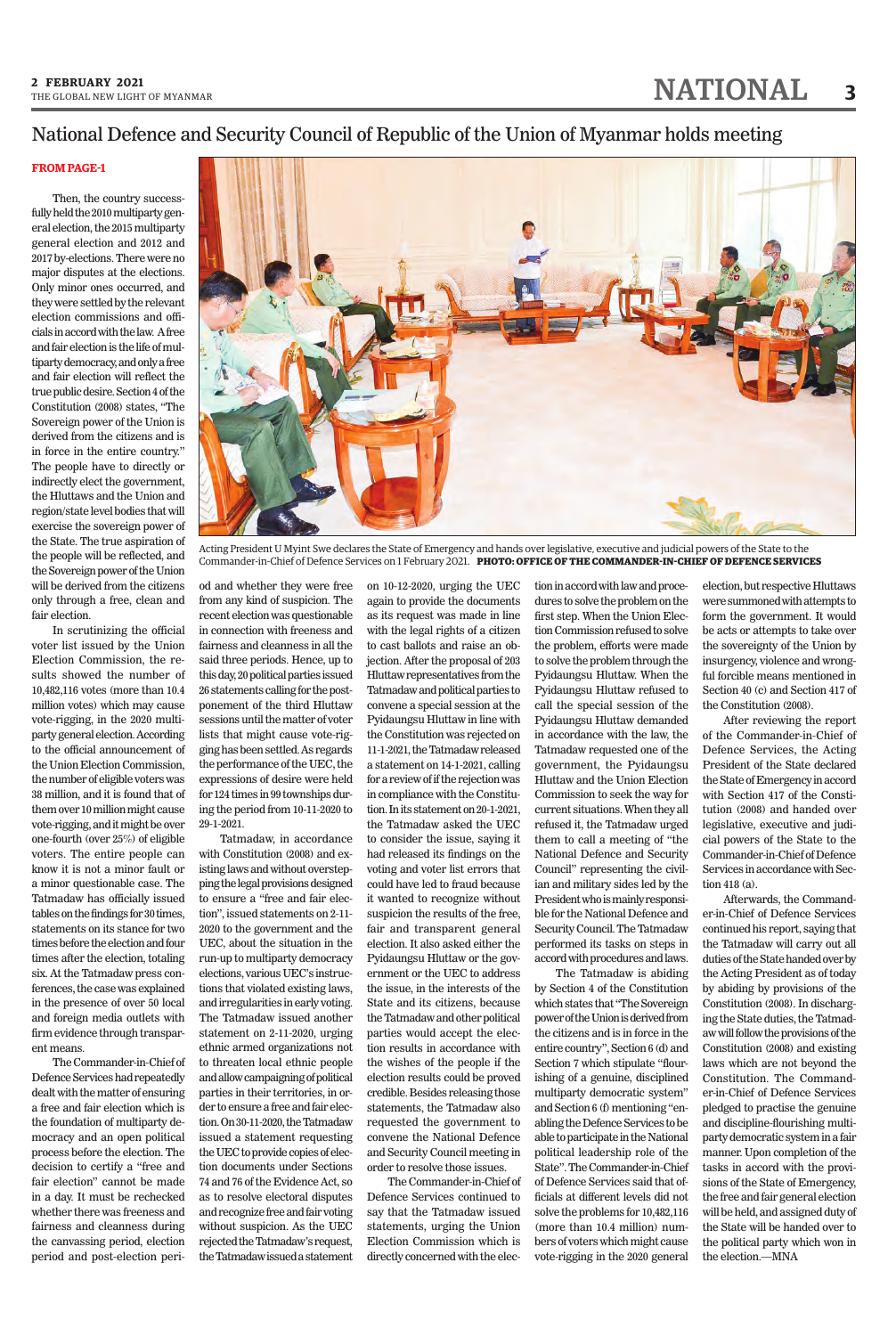## **4 NATIONAL 2 FEBRUARY 2021**



DESPITE the COVID-19 crisis, real estate sales are booming in the suburbs of Yangon, Mandalay and Nay Pyi Taw in 2021, with the apartmental rental market declining slightly, according to senior real estate agents.

Land sales in Shwepyitha, Dala, Hlegu townships and four Dagon townships, which are outside the downtown area of Yangon, are booming. Similarly, land sales in newer suburbs of Mandalay are booming too, according to Myanmar Real Property Development Association Chairperson U Tin Maung. "Earlier in the COVID-19 crisis period, the real estate market was a bit dull. Over the past two months, the numbers of sellers and buyers of real estate have increased," said U Tin Maung. "This is especially true in newer suburbs."

"The rental market falls a bit. Businesses are not very good these days. The businesses are dull, so the rental market is down," said U Tin Maung. "During the COVID-19 crisis,

many business rooms have been closed for a long time, and some people could not afford to pay the rent, so they returned the rooms to their landlords."

Speaking about proper licence in the real estate sector, the Myanmar Real Property Development Association said that if real estate businesses are controlled by licences, various issues such as tax evasions and fraudulent sales can be eliminated.—Pwint Thitsa *(Translated by Maung Maung Swe)*

## Property sales booming in suburbs of Yangon, Mandalay, Nay Pyi Taw



Picture shows the condominia in Thanlyin Township, Yangon Region . **PHOTO: SOE MYINT AUNG**